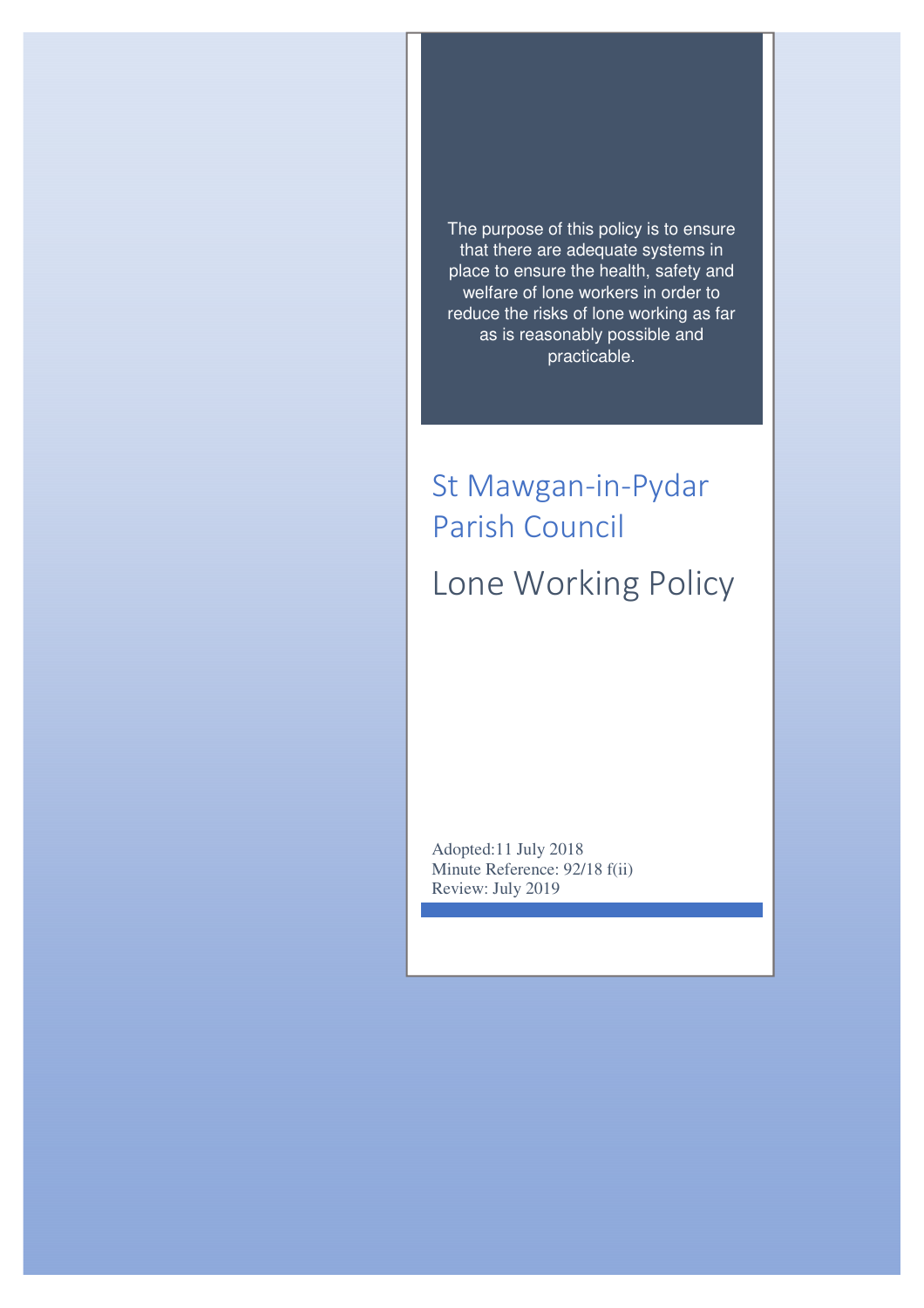# St Mawgan-in-Pydar Parish Council Lone Worker Policy Document

# Contents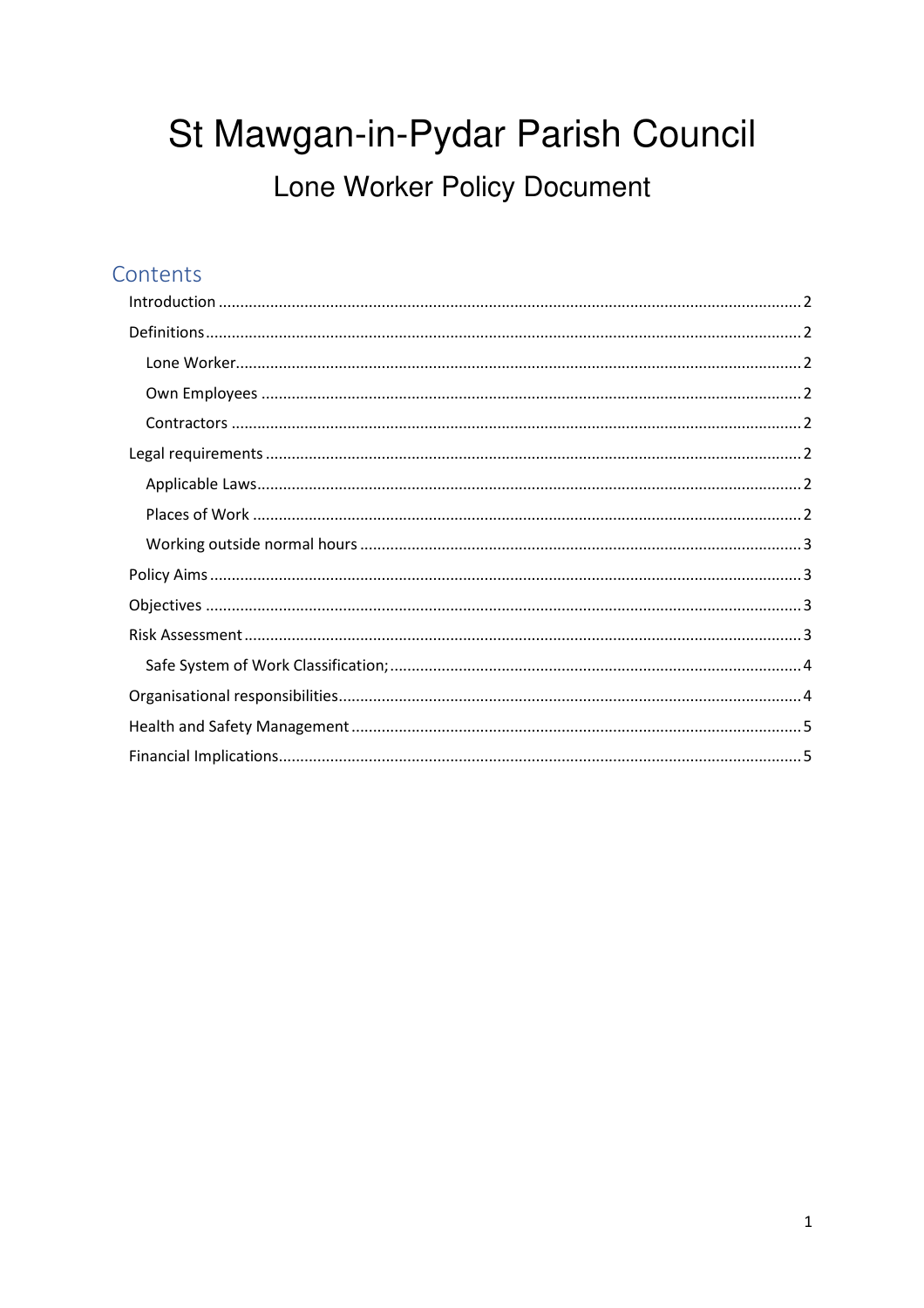### Introduction

The purpose of this policy is to ensure that there are adequate systems in place to ensure the health, safety and welfare of lone workers in order to reduce the risks of lone working as far as is reasonably possible and practicable.

### Definitions

Lone Worker: 'A lone worker is anyone who works in isolation from their colleagues without close or direct supervision'.

Examples include:

- Clerk working alone in the home
- Burial ground inspections.
- General site inspections and meetings

#### Own Employees

This Policy applies to all employees permanent or temporary of St Mawgan-in-Pydar Parish Council and includes any agency, or visiting professionals employed to provide services on their behalf.

#### **Contractors**

This Policy also applies to participating Independent Contractors and their employed staff.

#### Legal requirements

#### Applicable Laws

St Mawgan-in-Pydar Parish Council has an obligation under the Health and Safety at Work Act 1974, to ensure the Health, Safety and Welfare of their employees. The Management of Health and Safety at Work Regulations (MHSWR) 1999 places a duty on employers, to identify significant risks within the organisation and implement suitable risk treatments, to reduce those risks so far as is reasonably practicable.

#### Places of Work

Where workers are on premises where someone other than their employer has control, their safety is the responsibility of the main occupier of those premises provided that the occupier is also an employer or conducting an undertaking there. (S.3 (2) of the Act. Where an employer does not exercise control over the premises it is more difficult to ensure a safe and healthy environment. Regulation 10 of MHSWR requires employers (including self-employed i.e. Independent Contractors) to provide comprehensible information on health and safety for others who are working on or visiting their premises. Personal responsibility Section 7 of the act requires employees to take reasonable care for the health and safety of themselves and of other persons who may be affected by their acts or omissions at work. This policy and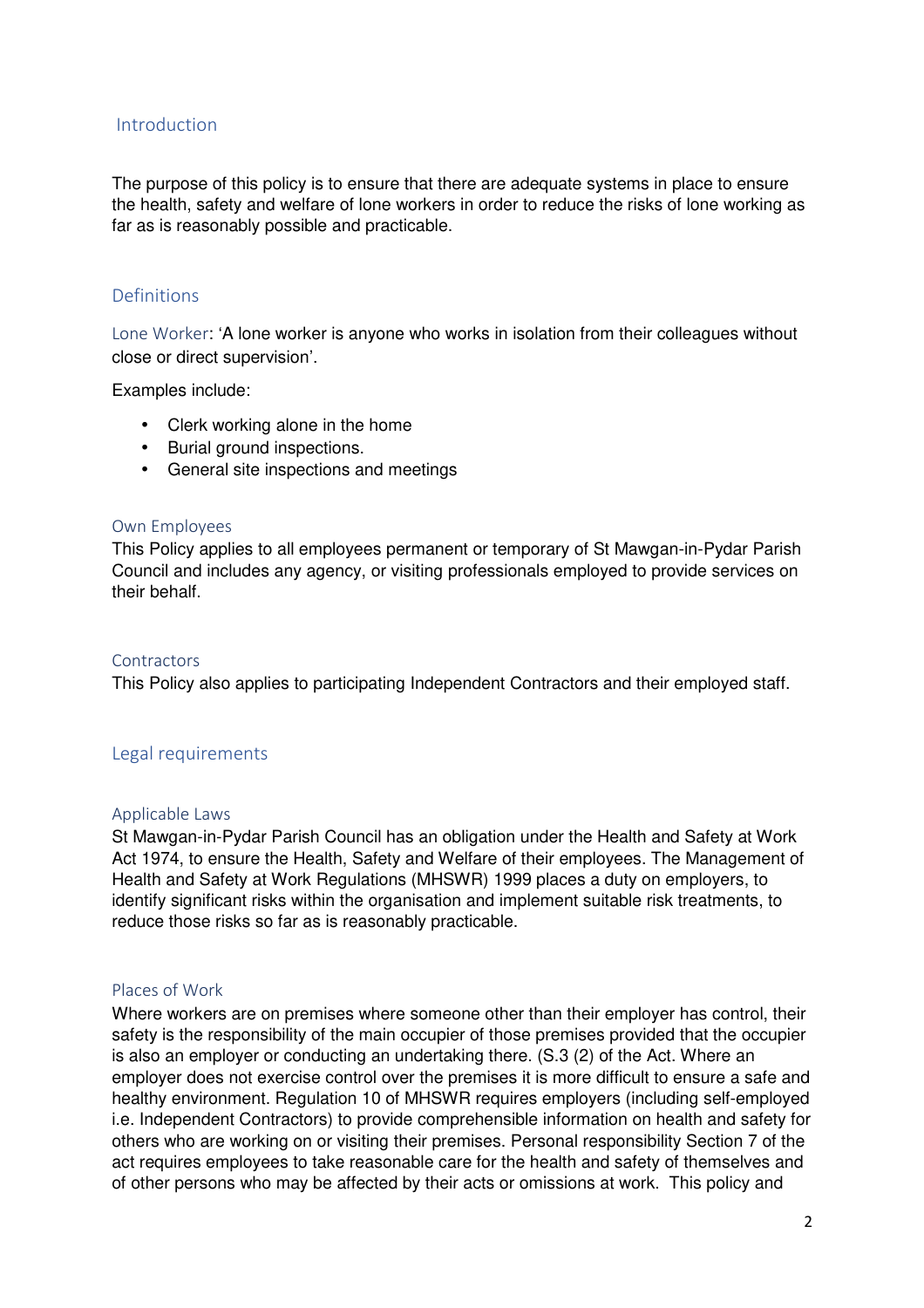supporting training should ensure that such persons do not take short cuts or employ dangerous practices but that they are instructed to consider and identify potential hazards and to implement a form of risk assessment to ensure the safety of themselves and any of other persons they may be working with.

#### Working outside normal hours

Where a person is required or requests to work after normal working hours and alone, it is necessary to identify the degree of risk in assessing whether or not this is a safe practice. Regulation 3 of MHSWR states that employers must make a "suitable and sufficient" assessment of any risks to the health and safety of their employees. Any such risks identified are likely to be greater for lone workers. These findings must be recorded on the risk assessment documents provided as part of your Health and Safety policy.

# Policy Aims

The aim of this policy is to ensure, so far as is reasonably practicable, that staff who work alone are not exposed to risks to their Health and Safety and to outline the steps to reduce and improve personal safety to staff who work alone. The policy also aims through it's rollout to raise awareness of safety issues relating to lone working.

### Objectives

The objectives of this policy are to ensure: 1. Lone workers are identified. 2. That risks inherent in lone worker situations are assessed and suitable precautionary measures taken 3. There is a local safe system of work which:

- records the whereabouts of lone workers
- tracks the movement of lone workers
- follows an agreed system for locating staff who deviate from their expected movement pattern
- identifies when lone working is no longer appropriate.

#### Risk Assessment

Risk assessment is the overall process of performing a systematic written risk analysis and risk evaluation in order to identify methods to control the severity of the risk. Risks to be assessed during the process include:

- Violence and Aggression
- Isolated areas/ difficult terrain
- Sudden illness
- Building condition
- Substances Hazardous to Health
- Animals
- Vehicle breakdowns
- Weather hazards

This list is not exhaustive and other risks may be identified during the assessment process.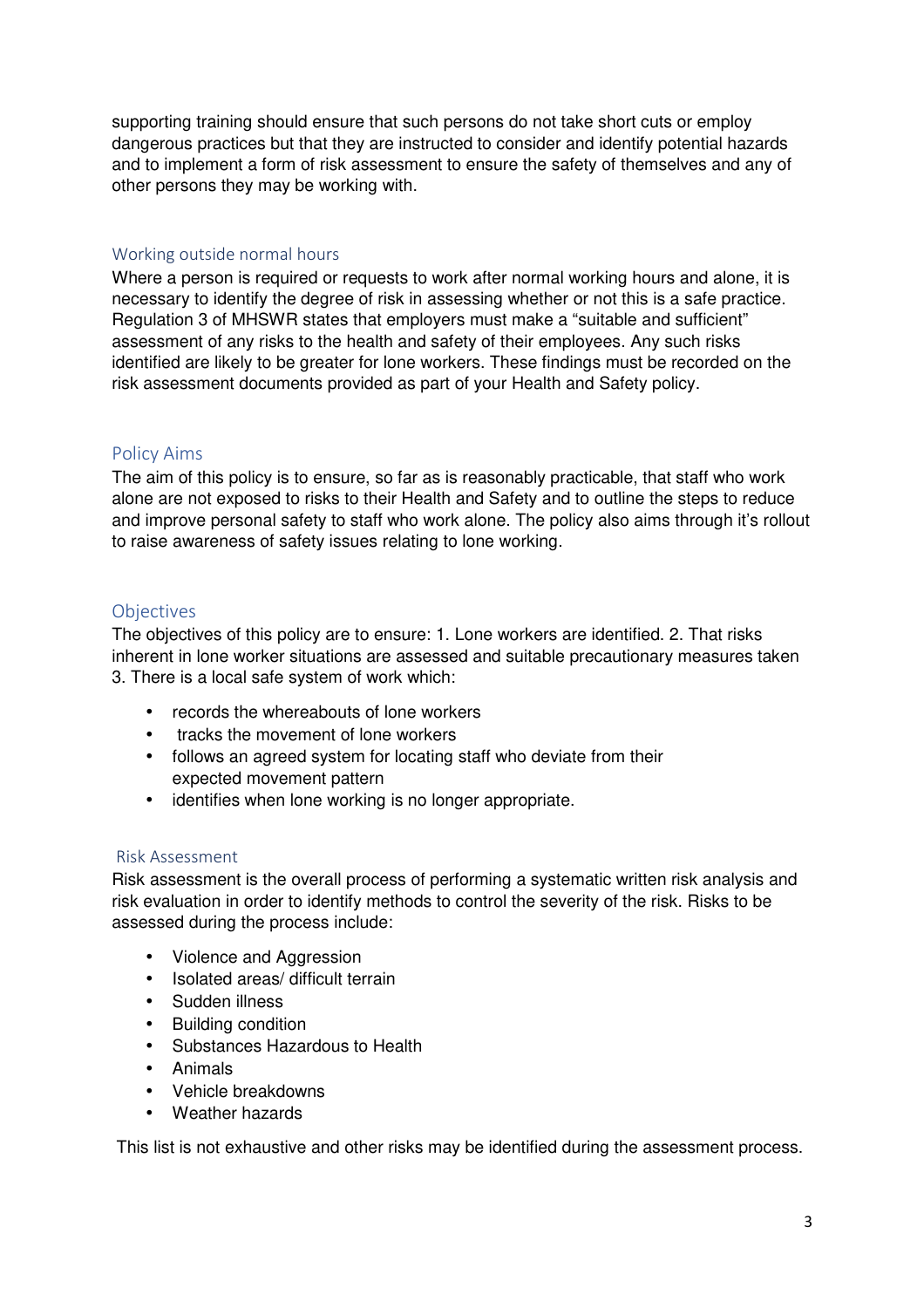#### Safe System of Work Classification;

'A method of working which addresses risks that cannot be controlled in any other way. Safe systems of work are dynamic systems, which means they should be constantly monitored to identify weakness and improve methods of controlling the risk'.

Systems of work should be designed to reduce the need for lone working where possible. If this is not possible, safe work practices should be implemented, in line with the findings of a general risk assessment, to avoid or minimise the possibility of abuse.

Radios, personnel attack alarms, mobile phones and physical barriers should only be used in conjunction with safe practice.

# Organisational responsibilities

Responsibilities for the health and safety of lone workers are allocated as follows: Chairman of Staffing.

1. Ensure the management of Lone Working within the Council is adhered to under the Health and Safety Policy.

2. Monitoring feedback from the organisation on lone worker risk and seeking to improve processes.

3. Monitor and update this policy as appropriate.

#### *Other Managers*

Parish Clerk - To identify all staff likely to work regularly in isolation from their colleagues. To assess the risks that such lone working presents. Having assessed the risks, to decide whether lone working is reasonable or not in these situations. To report to the Council any situation where the risks cannot be controlled. If lone working is considered reasonable, then the Clerk must ensure that suitable precautions are in place, such as:

- Mobile telephones
- Giving information on known risks
- Reporting in procedures
- Recording identified risks on the local risk register.
	- 1. To ensure all staff that work alone are made aware of this policy.
	- 2. To support staff who are victims of violence and aggression.

#### *Employees*

- 1. Comply with any precautionary measures.
- 2. Provide the following information that may be needed to set up a safe system of work: Detail of the make, model, colour and registration number of the vehicle being used.
- 3. Notifying any changes to the daily out of base work plan (i.e. ad-hoc or "spur of the moment" visits).
- 4. Report to the Chair of the Staffing Committee any unsafe or potentially unsafe situations, and to report incidents in which violence or aggression or threats using the incident reporting procedure.
- 5. Take reasonable care for their own safety and not expose themselves to unnecessary risk.